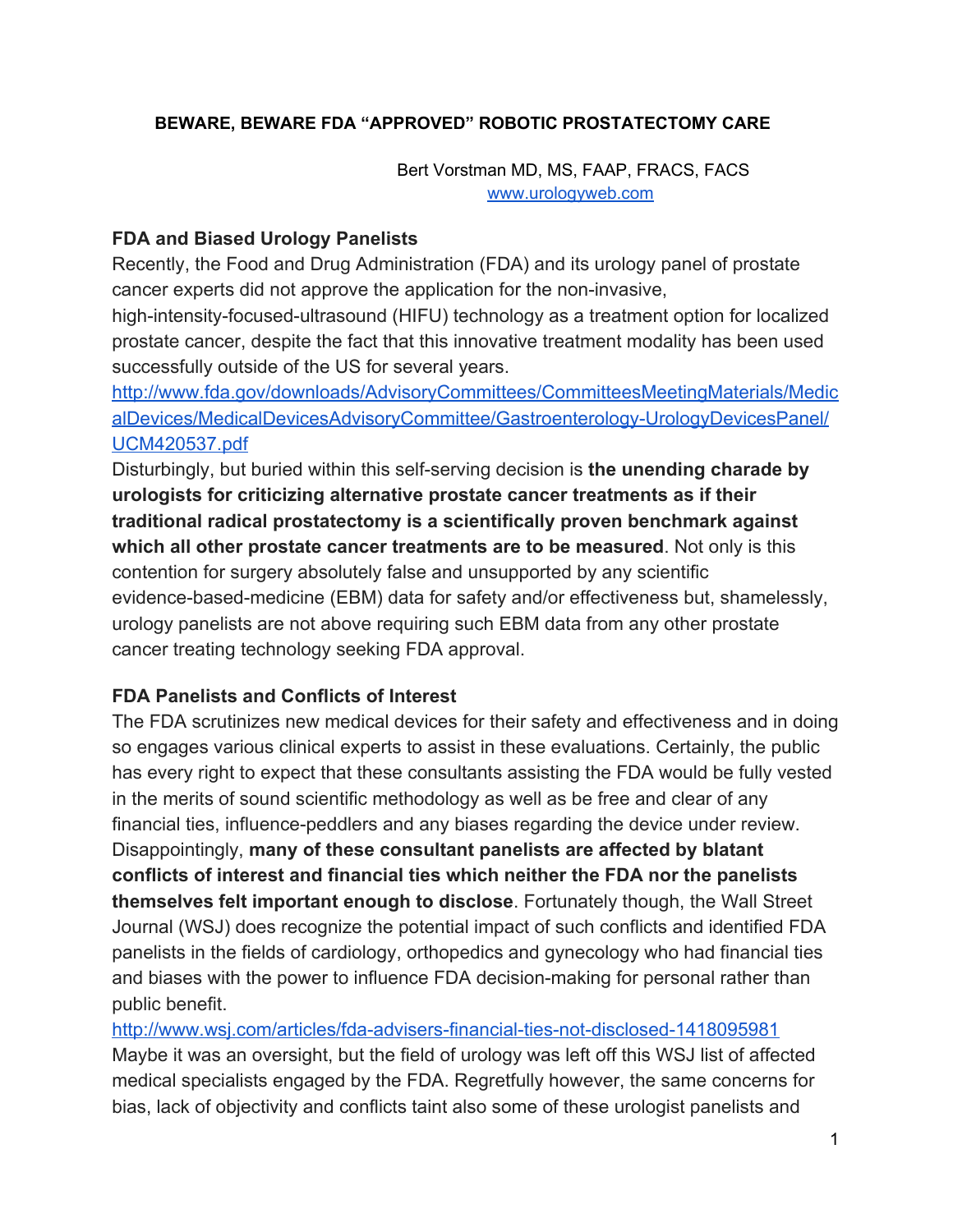they are well detailed in **Ablin and Piana's book, "The Great Prostate Hoax"**. Here, it is quite clear that the healthcare oversight responsibilities of most, if not all, Government agencies such as the FDA (just like the IRS) have been significantly tainted by the blatant prejudices of their consultant panelists. Panelists arrogantly camouflaging their many conflicts-of-interests with the umbrella of academic legitimacy and hollow disclosures but, absolutely corrupted by lucrative consultancy fees and, or, the promise of future biotech employment upon leaving their miserable university practices.

## **Prostate Cancer Clinical Studies and Design Flaws**

Unfortunately, not only is the integrity of urologists tarnished by their blatant influencing of FDA decision-making in order to protect their prostate cancer industry but, they are severely burdened by a trove of highly suspect, non-objective studies and results concerning their traditional "standard" (in reality, studies based upon opinion, herd mentality, consensus or, "eminence-based") surgical treatment of prostate cancer. The root problem with most, if not all, of these many clinical studies is their elementary design flaw. **Urologists assume that their prostate cancer surgical treatment philosophy is inherently valid and then design their studies around this extraordinary but unfounded bias**. Naturally, such a fundamental study design flaw simply endorses and confirms preconceived notions rather than generating reliable and defensible data. In fact, urologists' endless appetite for reliance on non-EBM studies to "prove" the perceived merits of their radical surgery/robotic prostatectomy treatment have long reached the point where urologists cannot separate what is true from what they wish to be true.

<http://journals.plos.org/plosmedicine/article?id=10.1371/journal.pmed.0020124> Ioannidis

# **Prostate Cancer Diagnoses Troubled by Estimations and Judgements**

Compounding these many concerns regarding the integrity, objectiveness and truthfulness of some urologists and their radical prostatectomy information are a litany of additional reliability and subjectivity issues impacting accuracy, reproducibility and therefore credibility of any evaluation for a possible prostate cancer. Leading the charge for credibility and reliability concerns is the prostatic specific antigen (PSA) blood test, which was given a pass by the FDA and its urology panelists for a role as a marker of prostate cancer activity, knowing full well it would be quickly hijacked by the prostate cancer industry for a much more lucrative but highly unreliable and potentially harmful role in prostate cancer detection. From the highly unreliable PSA being used now as a screening marker to detect a possible prostate cancer, every subsequent step in the prostate cancer detection process is loaded with concerns for accuracy because of subjectivity issues. These subjectivity concerns relate to the reliability of individual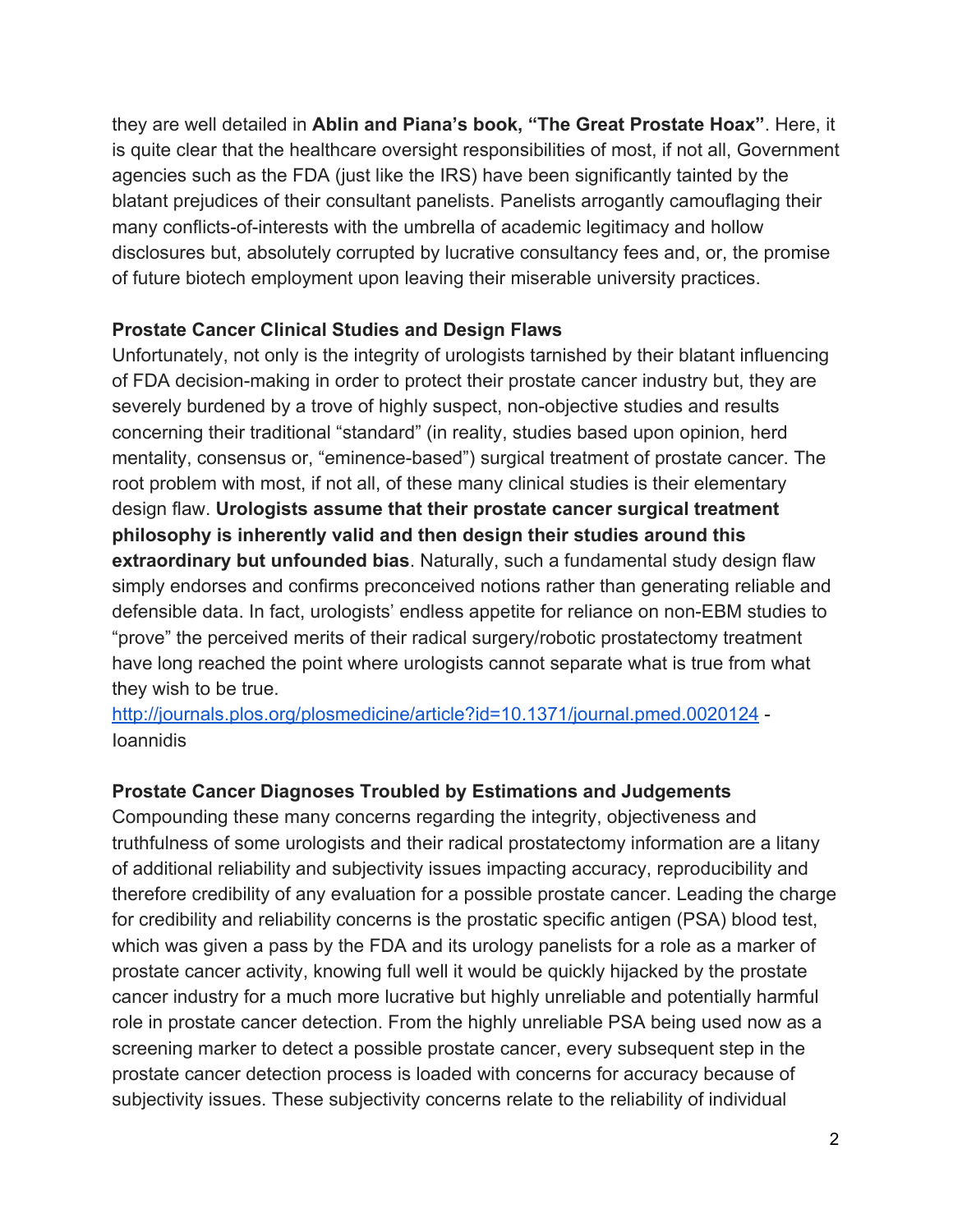physician's interpretive skills and them making judgements and opinions rather than recording accurate, reproducible determinations. Clearly, opinions influenced by subjectivity concerns are not always accurate or reproducible and result in an evaluation based upon judgements and approximations. From the highly unreliable PSA, the concerns for accuracy of the rectal prostate examination, the randomness of risky needle biopsy sampling of the prostate, the questionable ability of pathologists to interpret correctly and consistently the presence and real grade of your prostate cancer extend to the concerns for radiologists making correct and reproducible diagnoses from various imaging studies such as CAT scans, bone scans, PET scans and mp-MRI scans. Weighted by the many reliability and subjectivity issues, these various evaluation judgements are then added together for an estimation of the prostate cancer stage. **Not surprisingly, these many estimates and judgements undertaken by physicians during the journey along the PSAbased prostate cancer screening path create significant concerns for accuracy and therefore, patient safety**. However, as if these many issues concerning patient safety during the misguided PSA-based prostate cancer screening process are not enough, an even greater danger to your health is to receive a Gleason 3+3=6 prostate "cancer" diagnosis. In fact, this very common prostate "cancer" behaves as noncancerous and, on both clinical and molecular biology grounds, the Gleason 3+3=6 LACKS the hallmarks of a cancer. http://www.cancernetwork.com/prostate-cancer/active-surveillance-not-only-reduces-mo rbidity-it-saves-lives (L. Klotz MD)

#### **Prostate "Cancer" Mostly Mislabelled**

Basically, there are two types of prostate cancer. A less-common, high-grade prostate cancer which is a health-risk and potentially lethal, and a very common Gleason  $3+3=6$ disease which, although called a cancer, lacks the very hallmarks of a cancer. This fact that **the Gleason 3+3=6 disease lacks the hallmarks of a cancer but continues to be labeled a cancer represents not only a great public health disservice but a great public health disaster**and, explains much of the confusion and the many misrepresentations surrounding the prostate cancer diagnosis. Naturally, when the Gleason  $3+3=6$  disease is called a cancer but behaves as non-cancerous, the mere presence of that "cancer" label is enough to shock the life out of most folks leading them to seek an urgent but needless treatment. Furthermore, by categorizing the Gleason 3+3=6 as a cancer when it fails to behave as a cancer and, including this disease in any and all prostate cancer issues grossly overstates the importance of prostate cancer. Indeed, whereas prostate cancer is commonly marketed as the second most common cancer in men, only 3% diagnosed with prostate cancer will die of their disease (the high-grade form) while the other 97% will die from some other cause or old age. This huge discrepancy between prostate cancer incidence and death from prostate cancer is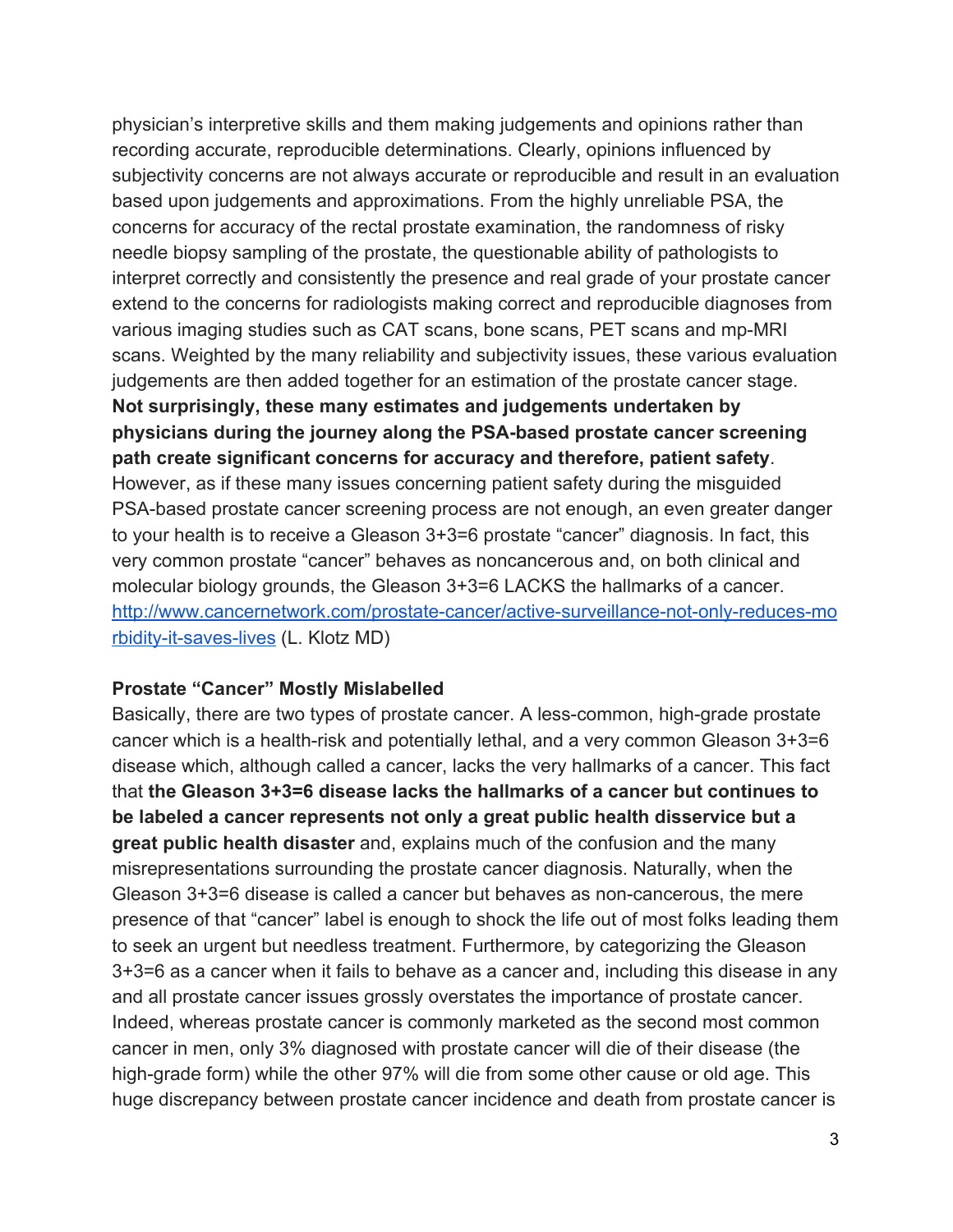again easily explained by the fact that most prostate cancers detected are the non-health-risk Gleason  $3+3=6$  pseudo-cancers. In fact, the skewing of prostate cancer statistics by the common Gleason 3+3=6 disease mislabelled as a cancer also results in the squandering of huge amounts of precious healthcare funds. Not only is the Gleason 3+3=6 disease treated unnecessarily at great cost, but it is commonly treated with a robotic device endorsed in the AUA Guidelines as "standard" but lacking scientific support for safety and effectiveness in treating any prostate cancer. This monumental travesty has enabled the appalling grandstanding of a few predatory urologists exploiting the misrepresentations and hysteria surrounding prostate cancer and robotics for self-gain. Little wonder that most men who took this PSA-based prostate cancer screening journey came away feeling surgically battered, robbed of quality of life and wondering what it was they actually survived. For most, it was surviving only a renegade prostate cancer industry, its bogus "treatment", the failed guidance of "advocacy" groups and support foundations, indifferent health insurance companies and for a few, being double-crossed by the outrageous false-promises from pharmaceutical companies. <http://www.theprovengetrials.org/>

#### **Prostate Cancer Progression and Upgrading Overstated**

The very common Gleason 6 is unlikely to need treatment ever as it is not a health-risk and, the chance of harboring one of these "cancers" is roughly the same as one's age. However, not only are most prostate cancers mislabelled a cancer to allow easy fear-mongering and patient manipulation by unscrupulous doctors but, despite the possibilities of cancer progression and upgrading NOT being inevitable, they are conveniently exaggerated to facilitate self-serving overtreatment. In order to prevent runaway, unnecessary and debilitating treatments of the Gleason 6 disease, the active surveillance program was developed to manage most low-risk and some mid-grade prostate "cancers". Fortunately, this strategy is suitable for all ethnic and age groups and, although some physicians follow the Epstein criteria, this yardstick has been found much too restrictive in that many more men can be followed safely without "treatment" and, without fear of disease progression. However, a small number of men with Gleason 6 disease may harbor higher risk disease (especially men with high-volume Gleason 6) and, some may demonstrate biological progression to a higher grade (upgrading or, grade progression). Sometimes this progression can be real but, often these events can be explained by the multifocal nature of the disease and differences in prostate biopsy sampling techniques (occult cancers are commonly in the apex or anterior prostate and missed) or, due to subjective interpretation differences between pathologists. Furthermore, upgrading from the common 3+3 occurs only in a minority and, even if confirmed, will be invariably to a 3+4 which behaves like the 3+3 pseudo-cancer, especially if the component of pattern 4 is less than 10%. Should there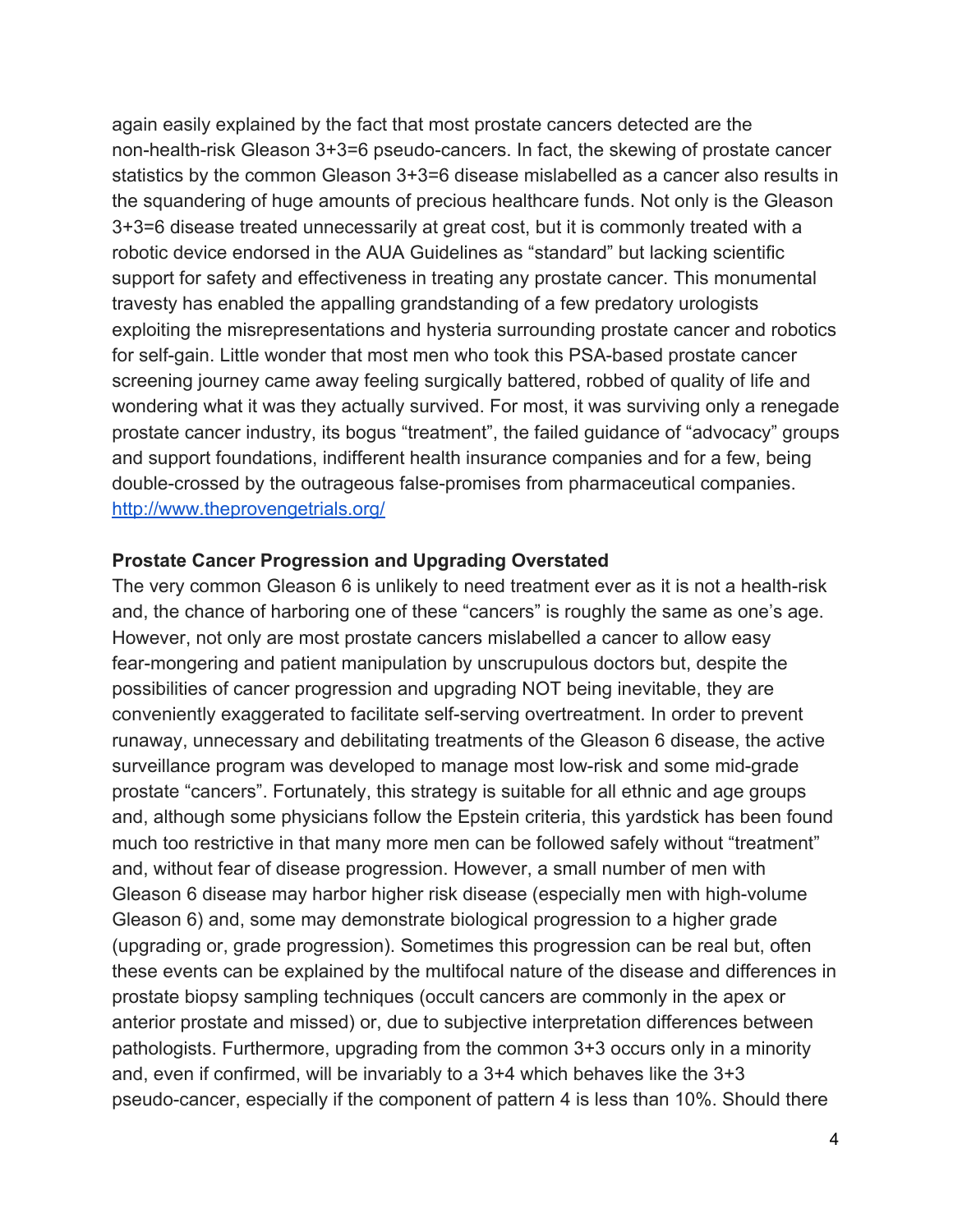be any remaining concerns regarding the biological potential of a prostate cancer, biomarkers studies can be undertaken trying to predict risk but, these tests also like the mp-MRI when used for cancer detection, remain imperfect. However, surveillance monitoring can be continued safely once the confirmatory prostate biopsy some 6-12 months after the initial biopsy reaffirms essentially stable low-risk disease. This program can be continued indefinitely and, if 6 monthly PSAs remain within the patient's normal fluctuating limits no further evaluation or treatment is necessary. However, should there be a persistent upward trending of a PSA during surveillance, another biopsy may be necessary to determine if pattern 4 disease in significant amounts is present as, only validated pattern 4 appears to have lethal potential. Also, since prostate cancer grows slowly, a 12 month or so delay in detecting occult pattern 4 disease during active surveillance is unlikely to compromise curability and, treatment can be undertaken through mp-MRI targeting and focal therapy with either HIFU, laser or cryoablation. On the other hand, those unfortunate men mistreated for their Gleason 6 "cancer", are survivors of their "treatment" not the disease mislabelled a cancer.

#### **Prostate Cancer and the "Cutting to Cure" Myth**

The simplistic "cutting to cure" mentality for treating localized prostate cancer was spawned well over 100 years ago by the same surgeons who designed the debilitating radical mastectomy. Like the radical breast surgery, the radical prostatectomy has never been validated scientifically for safety and effectiveness. Although some imperfect clinical studies were undertaken since 1904 as well as other studies profiting from the troubled Veterans Administration (VA) hospitals ready supply of men, it was the description of a "nerve-sparing" prostatectomy approach attempting to deflect one of the many significant complications associated with the radical prostatectomy, that of erectile dysfunction or, impotence which rekindled the interest in prostate cancer surgery. Eventually, it was the arrival of the "minimally invasive", high-tech era which **presented the golden opportunity for urologists to continue their indefensible, unending human experimentation with prostate cancer surgery**. Enabled by a revenue-addicted prostate cancer industry, conventional surgery morphed quickly into a laparoscopic approach and then on to the robotic-assisted radical prostatectomy (robotic scalpel). A "high-tech" surgery which allowed its physician advocates to continue their many false promises and, to abuse the good faith of the defenseless while the inevitable complications stemming from their radical prostate "treatment" were arrogantly dismissed with a feigned surprise along with the customary lie that "it never happened to me before".

http://www.urologyweb.com/10-shocking-fallacies-and-the-prostate-cancer-surgery-sca [m/](http://www.urologyweb.com/10-shocking-fallacies-and-the-prostate-cancer-surgery-scam/)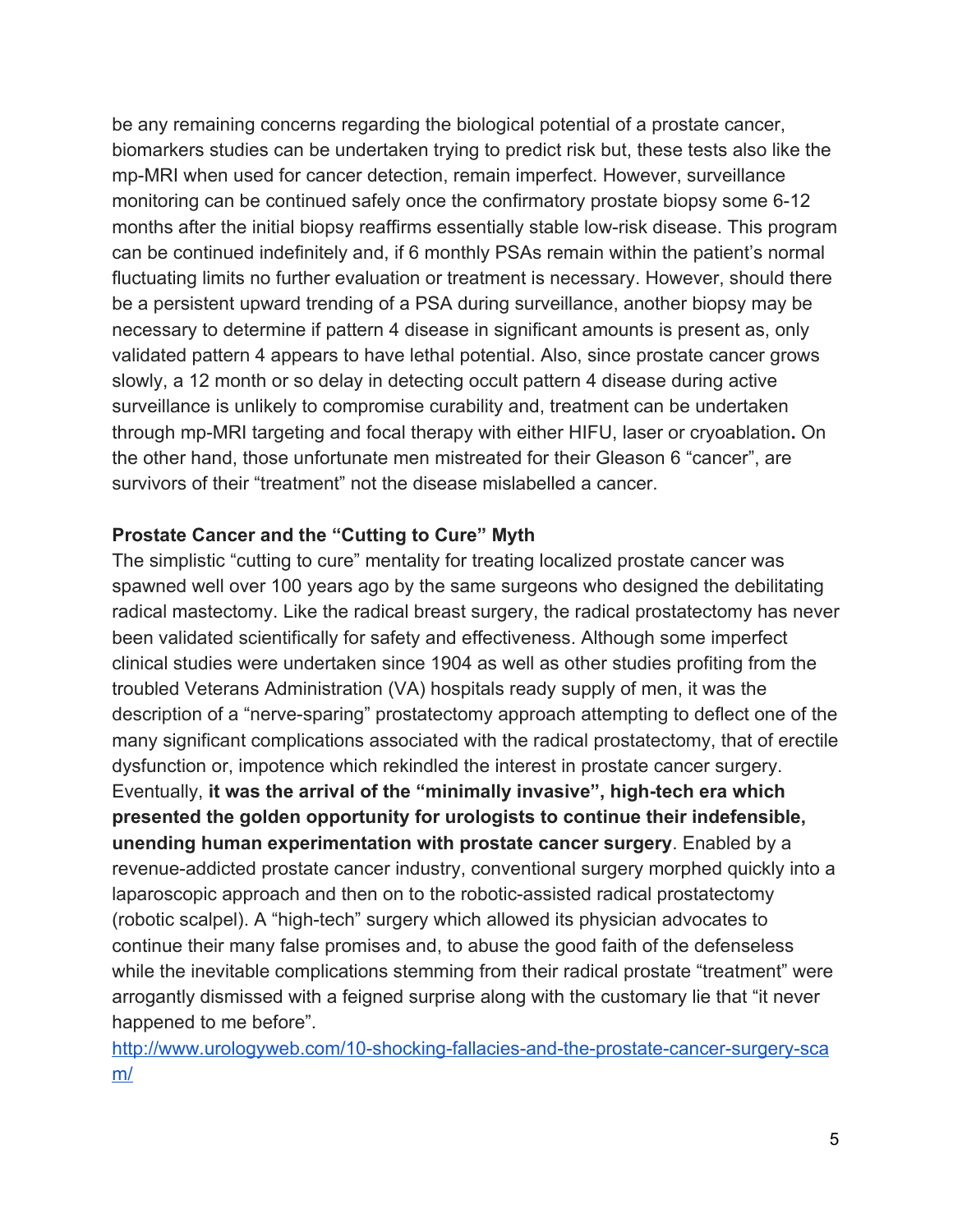### **FDA "Approval" of Robotics for General Surgery**

The "approval" of the robotic system for prostate cancer surgery represents another very shady development in the unending quest by urologists to prove a surgical "truth" which only urologists can see. Disgracefully, the FDA approval of robotics for prostate cancer treatment was based ultimately, upon a small clinical study involving only gallbladder and anti-reflux surgery. Aside from the gross conflict of interest with the robotic company undertaking a trial concerning its own technology and, undertaken in a foreign country using local informed consents, this study looked at comparing standard laparoscopic with robotic approaches for gallbladder removal and Nissen fundoplications. The result of this low-level clinical study was that the robotic approach for gallbladder removal was found to be no more effective than the standard, faster and less costly laparoscopic approach. **Despite these study results showing no significant benefits for safety or effectiveness of the robotic device in gallbladder surgery, the FDA panelists voted to approve its use for general surgical procedures simply on the basis of a possible future role in medicine, Wednesday, June 16,1999.**

<http://www.fda.gov/ohrms/dockets/ac/99/transcpt/3523t1.pdf>

### **FDA "Approval" of Robotics for Radical Prostatectomy**

Soon after this misguided FDA approval of robotics for general surgery, it became very clear, very quickly, that there was no market for the robotic device in gallbladder surgery as the established laparoscopic approach was less complicated. Just as quickly however, the device company locked on to the very lucrative prostate cancer industry and craftily engineered an FDA backdoor approval for this robotic device in "treating" prostate cancer. **Without any supporting scientific data from evidencebasedmedical studies comparing conventional radical prostatectomy**

**to robotic prostatectomy and, unchallenged by authorities, the device makers, were able to garner an FDA 510(k) clearance to use the robot for prostate cancer surgery [a 510(k) is a premarket submission made to the FDA to demonstrate that the device to be marketed is at least as safe and effective, that is, substantially equivalent, to a legally marketed device that is not subject to premarket approval] on May 30, 2001 by claiming that the device instruments to be used for robotic prostatectomy were "substantially equivalent" to those already in use for the robotic gallbladder surgery and, already FDA approved**. This monumental regulatory misstep has since facilitated the fraudulent misrepresentation of the FDA "approval" for robotic prostatectomy by urologists as if the approval had been awarded on the basis of principled scientific evaluation when the robotic device was never scientifically evidence-based tested for safety or effectiveness on a single patient with prostate cancer. Not only is the approval intentionally misrepresented by urologists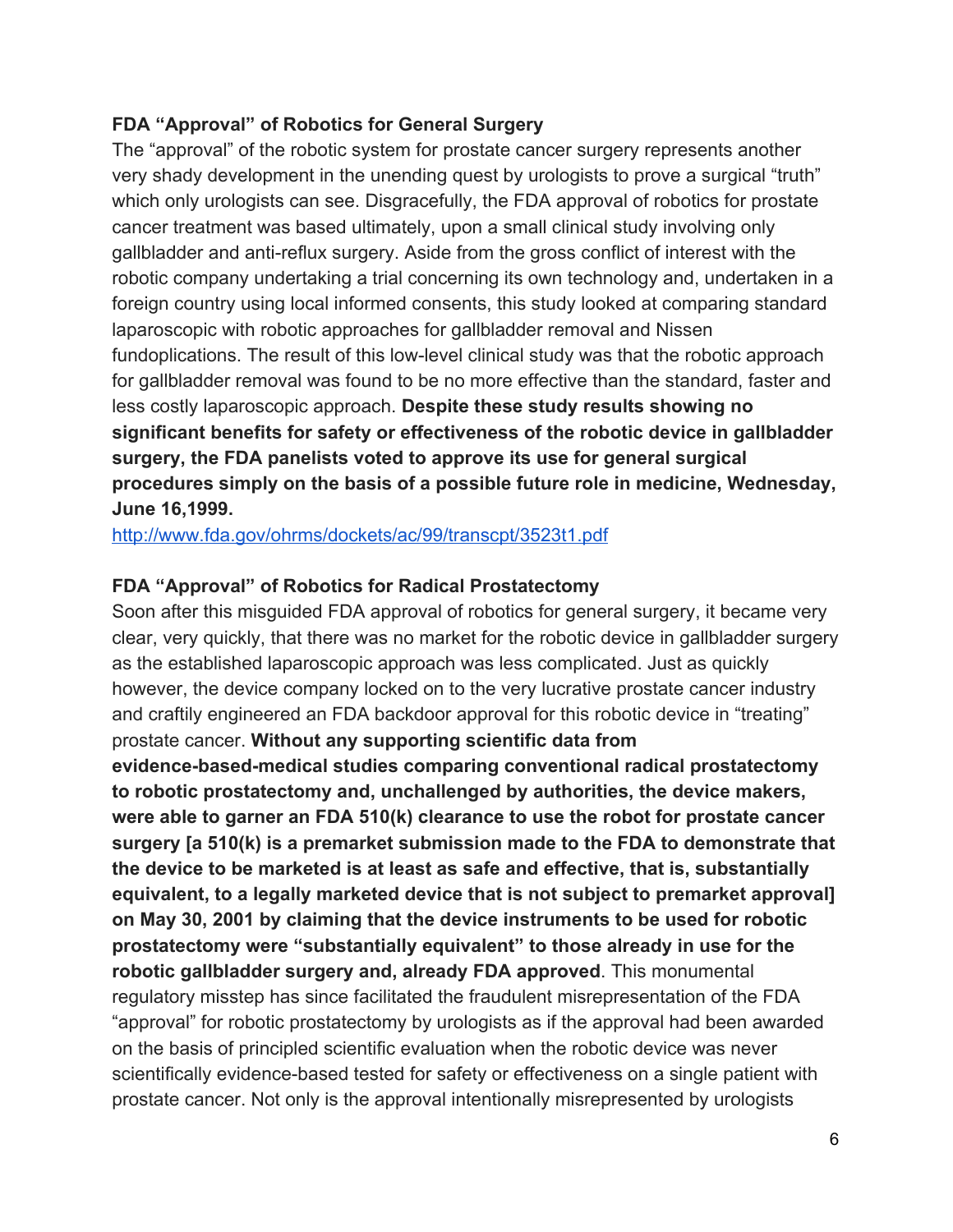aiming to preserve their misguided, "standard" surgical treatment philosophy but, this misrepresentation was enabled by academic urology panelists on Government oversight agencies who, at the expense of public health, prostituted themselves to the healthcare marketplace.

<http://www.accessdata.fda.gov/scripts/cdrh/cfdocs/cfPMN/pmn.cfm?ID=K011002>

#### **More FDA Urology Panelists Biases and Conflicts**

In contrast to the FDA urology panelists baseless approval of robotics for treating prostate cancer without a single case of prostate cancer ever having been trialed using this technology, these same panelists designed a study for the HIFU application in 2007 with uncommonly restrictive parameters and, whose form can only be interpreted as a sham quest with malevolent intent. Whereas new devices seeking FDA approval for treating prostate cancer can be expected reasonably to be evaluated on virgin cases of prostate cancer, the HIFU study was directed eventually, to be undertaken on men whose prostate cancer had recurred after having failed radiation treatment. Not only are suitable candidates for such a HIFU study hard to come by, but these particular patients are very difficult to treat and the chances of a complication-free cure remote. Indeed, when the HIFU trial data was examined, there were some cures and, not surprisingly, there were some complications. As expected, the FDA urology panelists tabled the HIFU application and presented even more demands designed maliciously, to fail the HIFU evaluation. In effect, **this quasiscientific study conjured up by unprincipled FDA urology panelists waving AUA membership blatantly abused the privilege of their position on a medical oversight agency simply to torpedo the HIFU application and protect their misguided robotic surgical franchise.**To boot, this robotic franchise benefitting only the prostate cancer industry, lacks any scientific EBM evidence for effectiveness, comes at great patient expense and screams for legal recourse. (Subsequently, in October of 2015, the HIFU device also was able to circumvent more FDA trials and biased scrutiny by employing the FDA 510(k) maneuver and become FDA "approved").

[http://www.accessdata.fda.gov/cdrh\\_docs/pdf15/den150011.pdf](http://www.accessdata.fda.gov/cdrh_docs/pdf15/den150011.pdf)

### **The Many Dangers of the Robotic Prostatectomy**

Warnings to the public about the lack of safety and effectiveness of the radical surgery/robotic prostatectomy have been voiced for many years (see bibliography). Spearheading these many warnings about prostate cancer treatments have been Anthony Horan MD (How to Avoid the OverDiagnosis and OverTreatment of Prostate Cancer) and Otis Brawley MD, Chief Medical Officer of the American Cancer Society. <http://annals.org/article.aspx?articleid=1166177>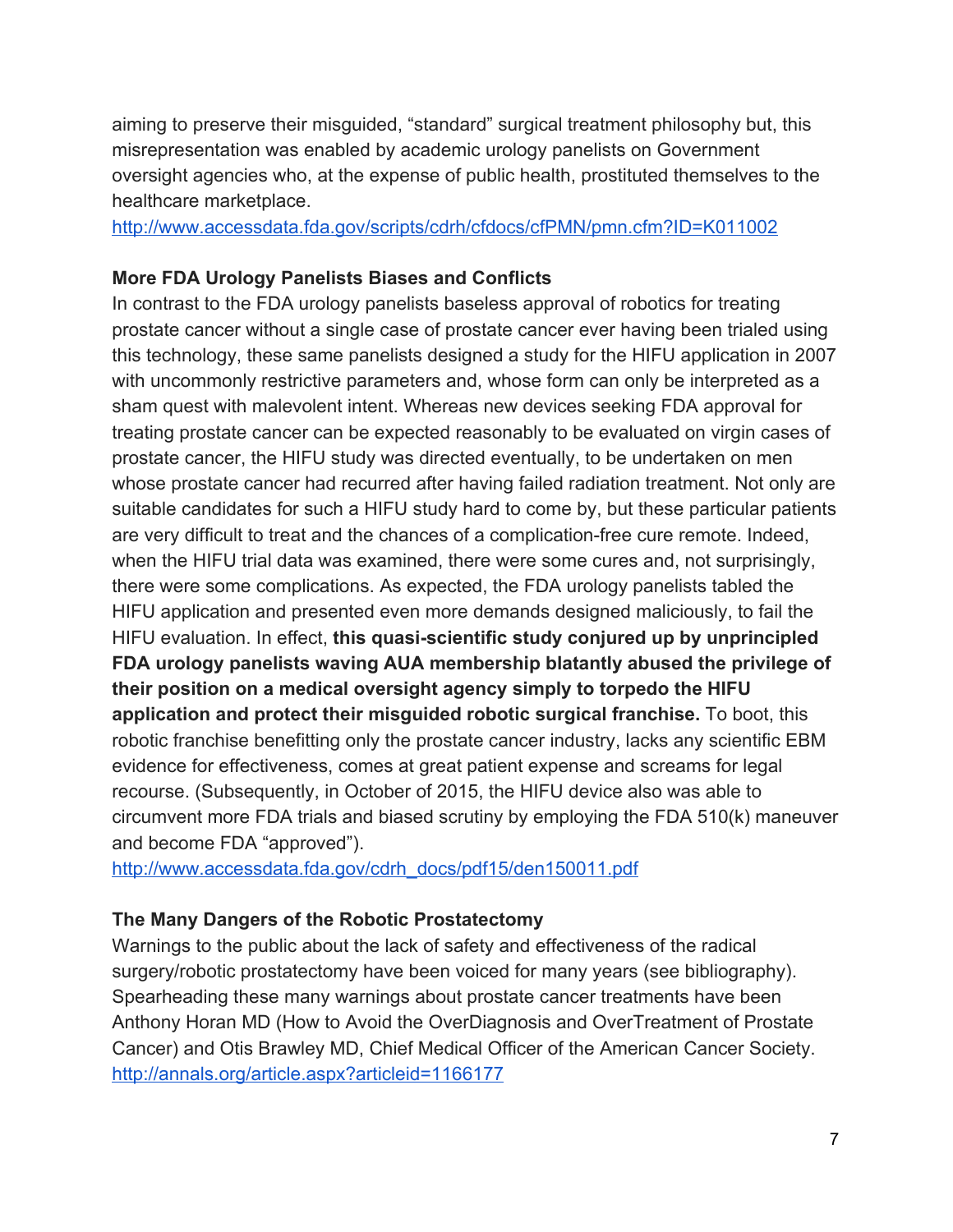Even the FDA's own product safety site, MAUDE (Manufacturer and User Facility Device Experience) has pages of self-reported harms (representing only about 8% of actual adverse events) associated with the robotic device for radical prostatectomy. Shockingly, this site has been made difficult intentionally, for accessing and posting data and, it seems the data may be open to editing by both the manufacturer and FDA. http://www.killingmycareer.com/the-sociopathic-business-model/are-fda-maude-reportsa-fraud/

Furthermore, a Google-search for complications associated with this procedure reveals scores of product-liability lawsuits against the robot manufacturer and its surgeons and, a class-action lawsuit is likely to follow. As an added insult to the robotic "treatment", more personal but revealing calls from men left crippled by prostate cancer surgery can be heard at times on the SIRIUS Doctor radio channel where they describe in great detail their postoperative complications, misery and extreme dissatisfaction from having been subjected to the robotic prostatectomy. Even the robotic device makers themselves clearly recognise the many dangers of their gadget since their disclaimers are getting longer with each revision. **Complementing these many negative concerns about prostate cancer surgery is the recent "D" grading by the US Preventive Services Task Force (USPSTF) for PSAbased prostate cancer screening**. This unbiased and independent USPSTF (authorized by Congress and supported by the Agency for Healthcare Research and Quality (AHRQ) and, up to now, less easily influenced by physicians than the FDA), serves a very important oversight role in preventive services for the healthcare public and, recently identified critical evidence gaps related to the supposed preventive benefits of PSA-based screening for prostate cancer. In contrast to the urologists self-serving endorsement of PSA-based screening, something which seems intuitively reasonable, a scientific review of the available information by the USPSTF determined that the treatment benefits of screen-detected prostate cancer are outweighed by the harms, plus the process fails to save significant numbers of lives. These results lead to the USPSTF "D" grade, recommending against PSA-based prostate cancer screening.

[http://www.uspreventiveservicestaskforce.org/Page/Document/UpdateSummaryFinal/pr](http://www.uspreventiveservicestaskforce.org/Page/Document/UpdateSummaryFinal/prostate-cancer-screening) ostate-cancer-screening

#### **Robotic Prostatectomy Spreads Cancer**

Shockingly, during a robotic radical prostatectomy treatment, showers of cancer cells are released from the affected prostate gland into the bloodstream. Studies using PSA reverse transcriptase-polymerase chain reaction assays and other staining techniques **have documented clearly the increased dispersal of cancer cells throughout the body from surgical manipulation**. In fact, other studies have shown that tumor handling during a radical prostatectomy has resulted in a 30-80% rise in the numbers of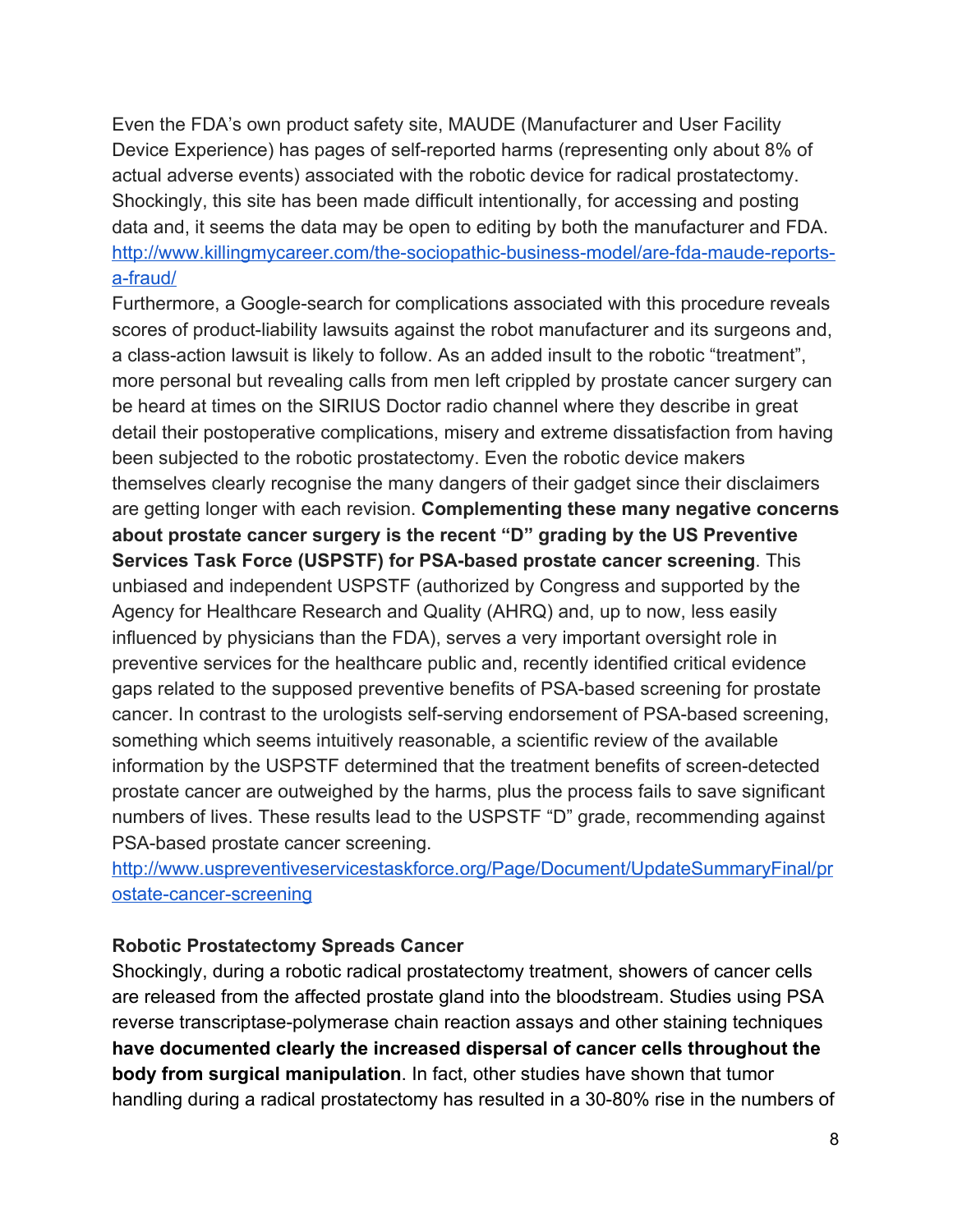circulating prostate cancer cells. Surprisingly, the spread of these cells because of surgery can be delayed. In addition, once dispersed, these cells can be in circulation for several years undetectable by conventional means such as bone scans, PET scans and MRIs. In fact, not only are these scattered cancer cells circulating but, they can exist in the body dormant before reactivating for a possible cancer recurrence years later. This very troubling concern, that the robotic prostatectomy may actually be promoting prostate cancer spread, along with its many other appalling complications and quality of life issues, makes this invasive procedure an indefensible treatment option. http://www.urologyweb.com/robotic-prostatectomy-spreads-prostate-cancer-cells/

## **Senate Staff and the Misguided Transparency Act**

Figuring that the best defense was a good offense for continuing a meritless PSA-based screening process, urologists embarked upon a public relations exercise trying to discredit the USPSTF and foster enough doubt amongst the public so as to preserve patient traffic to their offices. Even more disturbing, urologists used their experience gained from manipulating and influencing FDA decisions concerning HIFU to target the medical illiteracy and gullibility of certain Senate Staff. By using Senate clout, urologists hope to enact a political pushback on the USPSTF and its "D" grading of PSA-based prostate cancer screening through the self-serving USPSTF Transparency and Accountability Act (H.R. 1151, S. 1151). **As if this reprehensible capitalizing on the medical ignorance of Senate Staff and using them to undermine the independence of the USPSTF were not enough, urologists had the gall to demand the inclusion of one of their own (an obvious conflict) to the panel of physicians in order to make the USPSTF more "transparent".**The utmost embarrassment however, was for a urology representative to assert that "urologists should be involved in the development of prostate cancer screening recommendations to ensure that the guidance is evidence-based and also targets the preferences of individual patients". Not only is the concern for "preferences of individual patients" totally insincere as it was argued simply to continue the flow of vulnerable and confused men to seek treatment for their Gleason 3+3=6 when none is required but, the brazen demand that "guidance is evidence-based" underscores the depth of subterfuge urologists will resort to regarding their disinformation about prostate cancer since there is nothing evidence-based proving that their radical prostatectomy is safe or effective. http://urologytimes.modernmedicine.com/urology-times/news/prostate-cancer-council-bil l-earns-aua-support?page=full

# **"Truth" in Medicine**

The public's trust in physicians is earned only through sincere patient advocacy and truth in medicine. A truth realized by delivering irrefutable and reproducible data from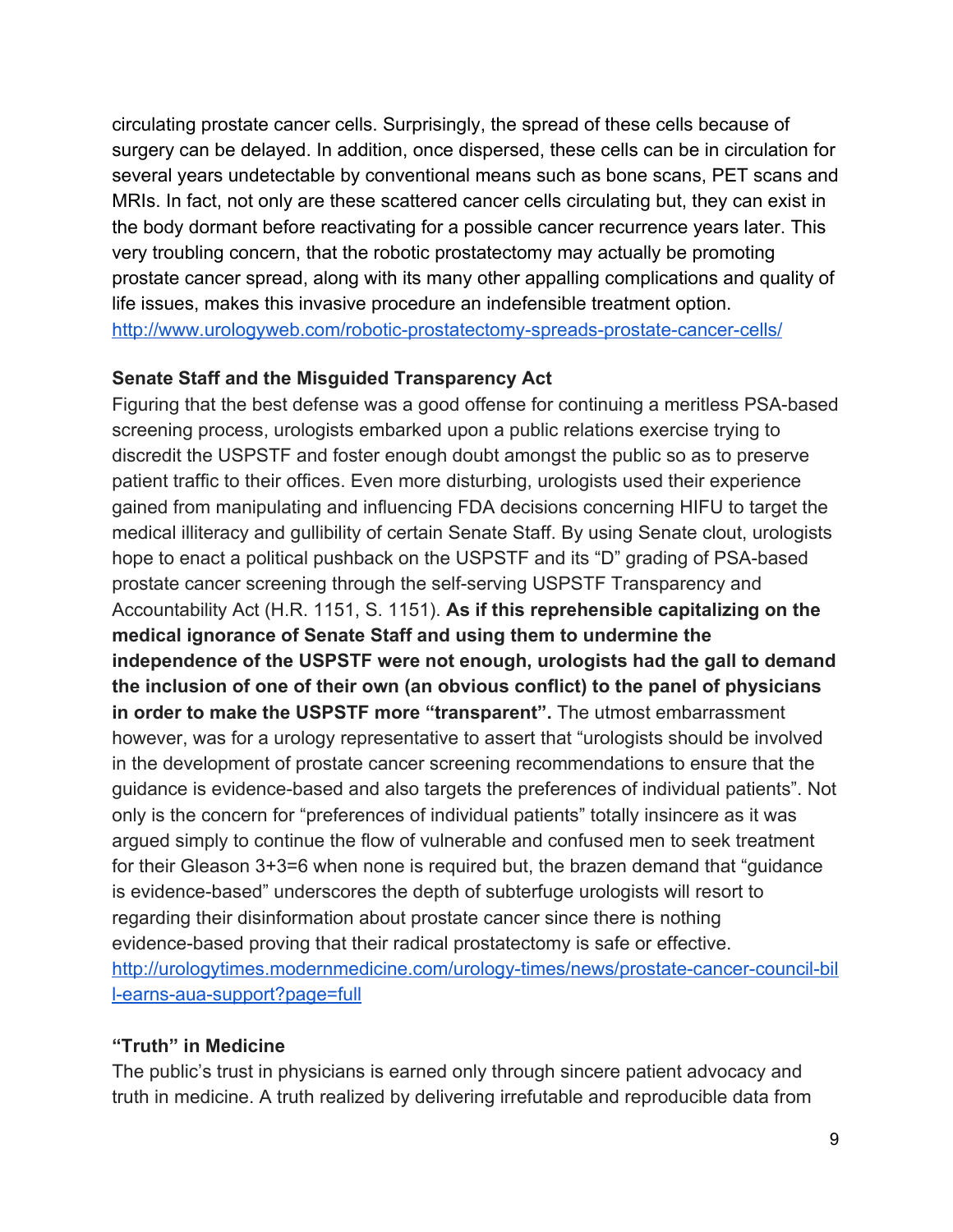scientifically conducted evidence-based-medicine (EBM) studies. Additional checks and balances are undertaken by independent oversight agencies such as the FDA and USPSTF in order to be sure that healthcare delivery is safe and effective. However, when urologists are able to penetrate the independence of an agency like the FDA and exert influence; when the FDA authority can be openly abused by corrupt urology panelists to flaunt biases and demand HIFU trial criteria maliciously designed to fail; when urologists subvert the independence of the USPSTF by engaging misguided Senate Staff to influence the "D" grade determination of the PSA-based screening program for prostate cancer; when urologists support a robotic procedure fraudulently "approved" by the FDA on the basis ultimately, of a small irrelevant gallbladder study; when urologists and the AUA promote this robotic technology as "standard" to "treat" the common **Gleason 3+3=6 "cancer" which lacks the hallmarks of a cancer, we are witness to an indelible trail of medical immorality**, and like the lobotomy and morcellation debacles, anything but patient advocacy and truth in medicine. <http://www.ncbi.nlm.nih.gov/pmc/articles/PMC4708232/>

#### **Prostate Cancer Propaganda**

**In fact, history has recorded this type of troubling medical herd mentality many times over and this easy acceptance of radical prostatectomy propaganda by urologists, fomented by academic dogma and cronyism, is simply another shameful example of unethical and amoral physician mob mentality failing to honor the interests of patients**. Only a determined turn by urologists away from their insolent and deceptive use of fear-mongering and misrepresentations towards the sort of objective scientific studies they require from HIFU can the safety and effectiveness of their "standard" radical and robotic prostatectomy be really evaluated. Sadly, urologists are well aware that if these much needed EBM studies were ever to be undertaken on their most favored radical prostatectomy, these studies would prove that the radical prostatectomy was toxic, ineffective and in fact, a public health nightmare. Until urologists are held accountable to EBM data for their radical prostatectomy and stop discrediting the many challenges to their surgical fairy tale, patients will continue to be harmed. Disappointingly, the actions of urologists represent a level of hypocrisy and feeble moral commitment all too common in medicine today, a violation of patient trust and of the Hippocratic oath and, secures simply, an unenviable legacy which embarrasses the scientific community worldwide.

http://www.urologyweb.com/robotic-prostate-cancer-surgery-a-public-health-nightmare/

### SELECTED BIBLIOGRAPHY:

Ablin RJ, Piana R. The Great Prostate Hoax: how big medicine hijacked the PSA test and caused a public health disaster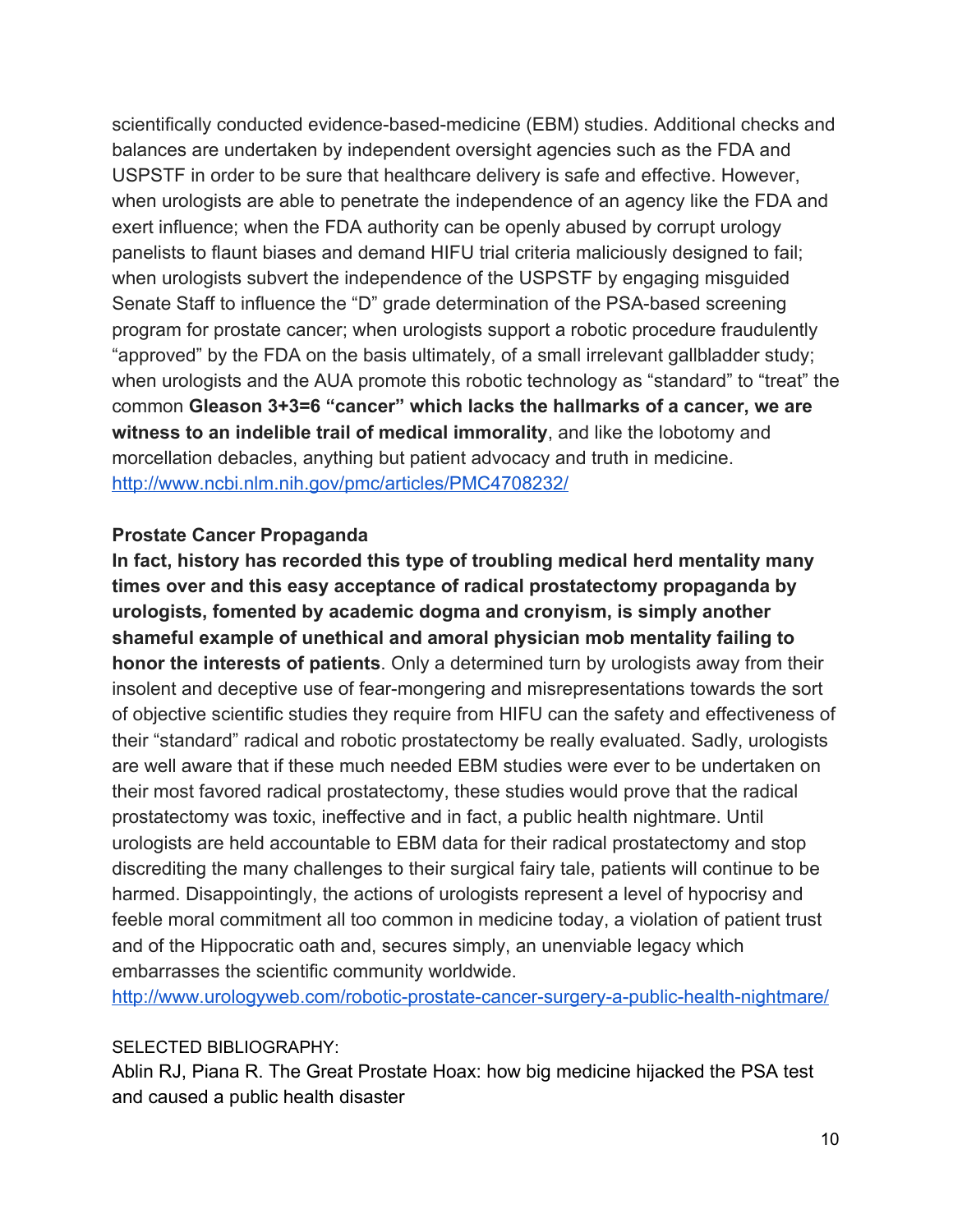Abramson J. Overdo\$ed America

Barrett S. and Jarvis W. The Health Robbers

Blum R, Scholz M. Invasion of the Prostate Snatchers

Brawley O. How We Do Harm

Brawley OW. Prostate Cancer Screening: what we know, don't know, and believe. Ann

Intern Med 2012;157:1356

Brill S. America's Bitter Pill

Dawley H. Proton Warriors

Goldacre B. Bad Science

Hadler N. Worried Sick

Hennenfent B. Surviving Prostate Cancer without Surgery

Horan A. How to avoid the Overdiagnosis and Overtreatment of Prostate Cancer Jauhar S. Doctored

Klotz L. Adequate Patient Selection: active surveillance in prostate cancer. SIU Newsletter Vol 9, May 2013

Larson CA. Prophylactic Bilateral Oophorectomy at time of Hysterectomy: ACOG revises practice guidelines for ovarian cancer screening in lowrisk women. Current Oncology 2014; 21, February: 9-12

Miles S. The Hippocratic Oath and the Ethics of Medicine

Onik G. The Male Lumpectomy

online.WSJ.com FDA advises against morcellation use in hysterectomy

Wootton D. Bad Medicine, doctors doing harm since Hippocrates

[www.dranthonyhoranmd.com](http://www.dranthonyhoranmd.com/)

[www.fda.gov/MedicalDevices/DeviceRegulationandGuidance/PostmarketRequirements/](http://www.fda.gov/MedicalDevices/DeviceRegulationandGuidance/PostmarketRequirements/ReportingAdverseEvents/ucm127891.htm/) [ReportingAdverseEvents/ucm127891.htm/](http://www.fda.gov/MedicalDevices/DeviceRegulationandGuidance/PostmarketRequirements/ReportingAdverseEvents/ucm127891.htm/)

[www.iom.edu/vsrt](http://www.iom.edu/vsrt) The Healthcare Imperative, lowering costs and improving outcomes

http://www.killingmycareer.com/the-sociopathic-business-model/are-fda-maude-reportsa-fraud/

http://www.pbs.org/program/money-medicine/

[www.uspreventiveservicestaskforce.org/Page/Document/RecommendationStatementFi](http://www.uspreventiveservicestaskforce.org/Page/Document/RecommendationStatementFinal/prostate-cancer-screening) nal/prostate-cancer-screening

[www.theprovengetrials.org](http://www.theprovengetrials.org/)

[http://www.friedmanrubin.com/docs/PL%20OPP%20RE%20ISI%20MSJ%20ON%20ALL%20CL](http://www.friedmanrubin.com/docs/PL%20OPP%20RE%20ISI%20MSJ%20ON%20ALL%20CLAIMS.pdf) [AIMS.pdf](http://www.friedmanrubin.com/docs/PL%20OPP%20RE%20ISI%20MSJ%20ON%20ALL%20CLAIMS.pdf) v Intuitive Surgical, Inc. defendant

# **About Bert Vorstman MD, MS, FAAP, FRACS, FACS**

Dr. Bert Vorstman is a Board Certified urological surgeon. Born to Dutch parents in Indonesia, he grew up in New Zealand. After training at the Otago Medical School in Dunedin, New Zealand he completed a urology residency at Auckland Hospital, Auckland, New Zealand. He